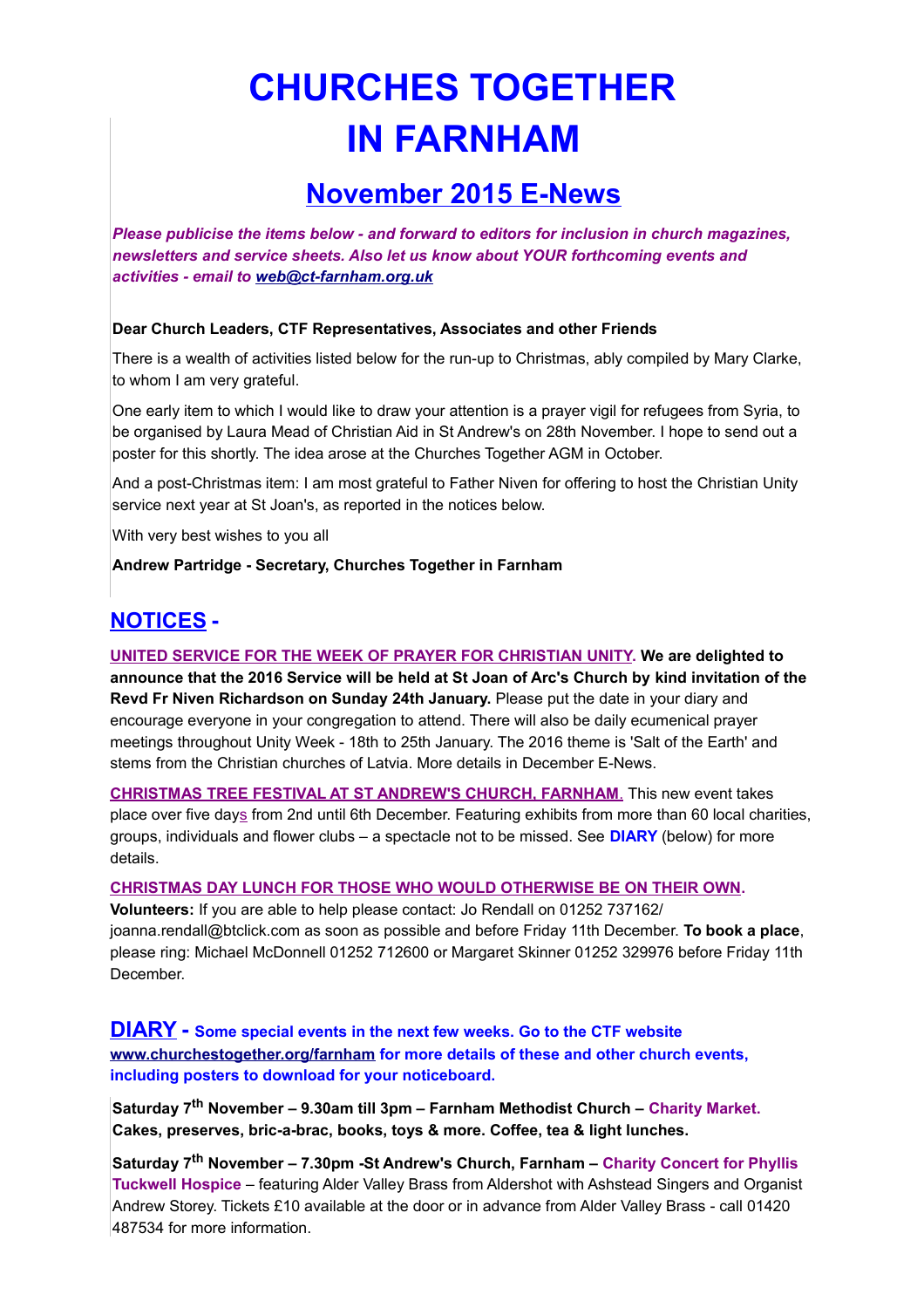**Sunday 8th November – Remembrance Day** *–* Services of commemoration at many churches and war memorials.

**Tuesday 10th November – 1.10 to 1.45 pm - St Andrew's Church, Farnham - Music while you Munch.** Organ recital in the lunch hour; soup and rolls available or bring your own lunch. Entrance free; retiring collection.

**Thursday 12th November – 1.30pm - Phyllis Tuckwell Hospice – Bridge Tea -** £40 per table including afternoon tea. Phone 07717887487 or email helengould@hotmail.co.uk for details.

**Thursday 12th November at The Rectory, 25 Upper Hale Road, Hale, GU9 0NX – New Book Group run by the Revd Alan Crawley** *–* looking at books that are 'spiritual but not religious'.

**Saturday 14th November - 7.30pm - St Mark's Church, Upper Hale - Musical Evening to help save 'Emily' the pipe organ** – with organ recital by Stephen Lacey, resident organist and director of music at St. Andrew's Church, Farnham, a choral repertoire by the Sedici Choir with musical director Valerie Hoppe, and a performance from the Sedici recorder consort, plus readings from a varied range of authors by Rosemary Wisbey. Refreshments will be available during the interval.

**Saturday 14th November – 7.30pm – St Thomas-on-The Bourne – Farnham and Bourne Choral Society Remembrance Concert** *–* Rossini – Petite Messe Solennelle.

**Tuesday 17th November – 11am - St Joan's Centre, Tilford Rd, Farnham - CTF Ecumenical Prayer Meeting - –** Hot drinks and biscuits on arrival followed by reflective readings, prayers and intercessions. ALL WELCOME – just come along!

**Thursday 19th November – 3pm - Farnham Methodist Church** *–* **Farnham ASSIST Silver Service for older people –** with traditional hymns. Followed by tea and home-made cakes.

**Friday 20th & Saturday 21st November – 10am – 4pm – Guildford Cathedral Winter Fair**. In heated marquee. Gifts of all kinds, decorations, festive fare, featuring more than 50 exhibitors. Special bus service. See CTF website for full details.

**Wednesday 25th November – 11am to 5pm - Aldridge Theatre at Frensham Heights School** *–*  **Christmas Fair for Phyllis Tuckwell Hospice.** Over 40 quality stalls selling new gifts of many kinds. £3 entry.

**Saturday 28th November – 10.45am till 1.30pm - St Joan's Centre, Tilford Rd, Farnham – St Joan-of-Arc's Christmas Bazaar.**

**Saturday 28th November - 3pm - St Andrew's Church, Farnham - Prayer Vigil for Syrian Refugees organised by Christian Aid.**

**Saturday 28th November – Farnham United Reformed Church - Christmas Fayre.**

**Monday 30th November – 6.30pm – Phyllis Tuckwell Hospice** *–* **Light up a Life** *–* outdoor service of thanksgiving and remembrance with lighting of the Christmas Tree. Free admission. Mulled wine and mince pies at South Farnham School afterwards. Make your own dedication to 'light up a life' on the tree with a small donation (see hospice website).

**Tuesday 1st December - 1.10pm - Farnham United Reformed Church - Music at Lunchtime** *–*  Michelle So *cello,* accompanied by Miwako Miki.

**Wednesday 2nd till Friday 4th December - 9.30am till 7pm; Saturday 5th December – 9.30am till 5pm;- & Sunday 6th December** *–* **12pm till 5pm - St Andrew's Church, Farnham – Christmas Tree Festival** *–* exciting display by more than than 60 exhibitors – traditional and modern designs, trees small and big, in many colours - music throughout the day and refreshments available – entrance free.

**Saturday 5th December – St Thomas-on The Bourne Church – 10am till 12.30pm – Christmas Market for Phyllis Tuckwell Hospice.** £3 entrance includes refreshments.